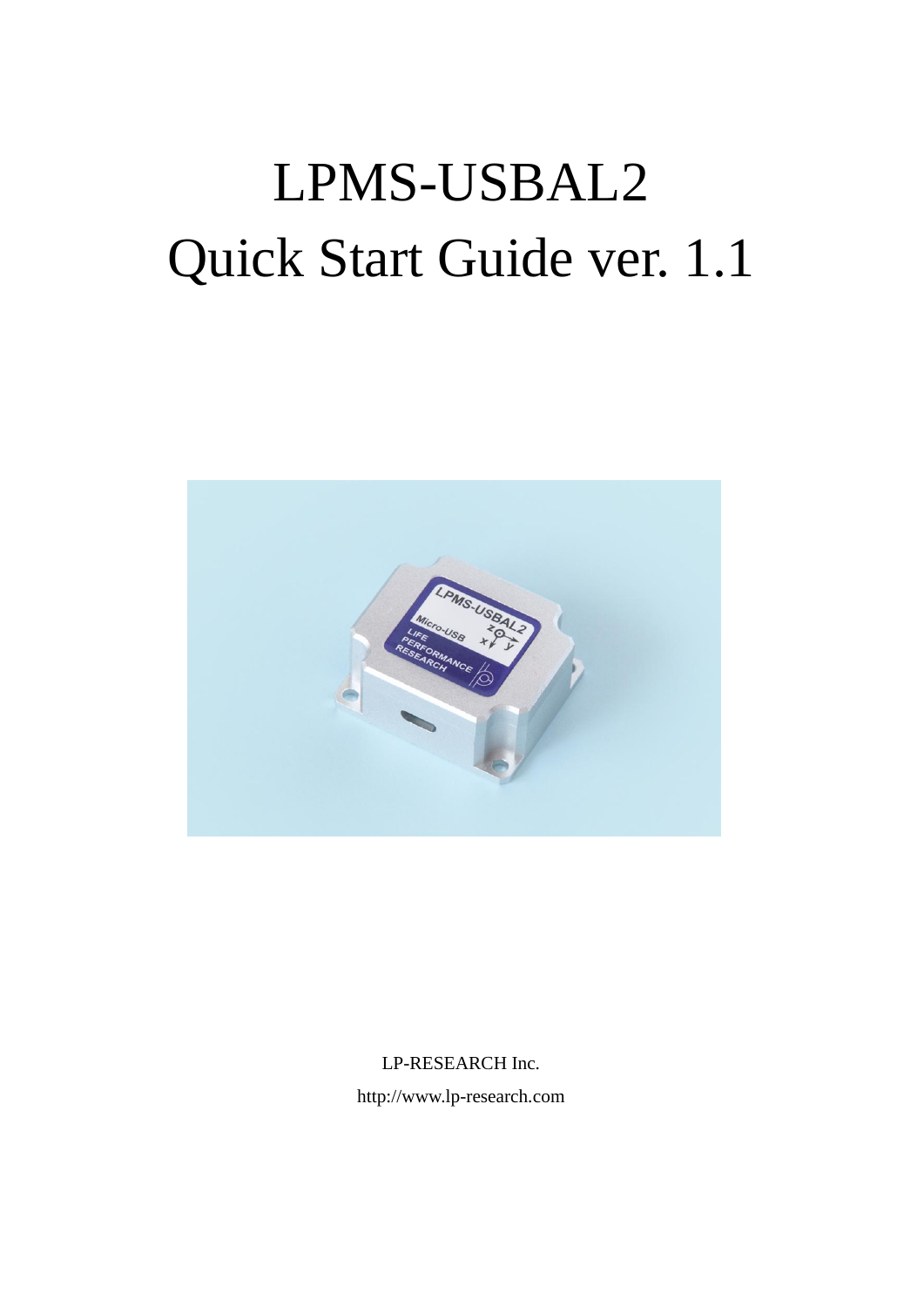# **Table of Contents**

| $\mathbf{II}$ . |  |
|-----------------|--|
|                 |  |
|                 |  |
|                 |  |
|                 |  |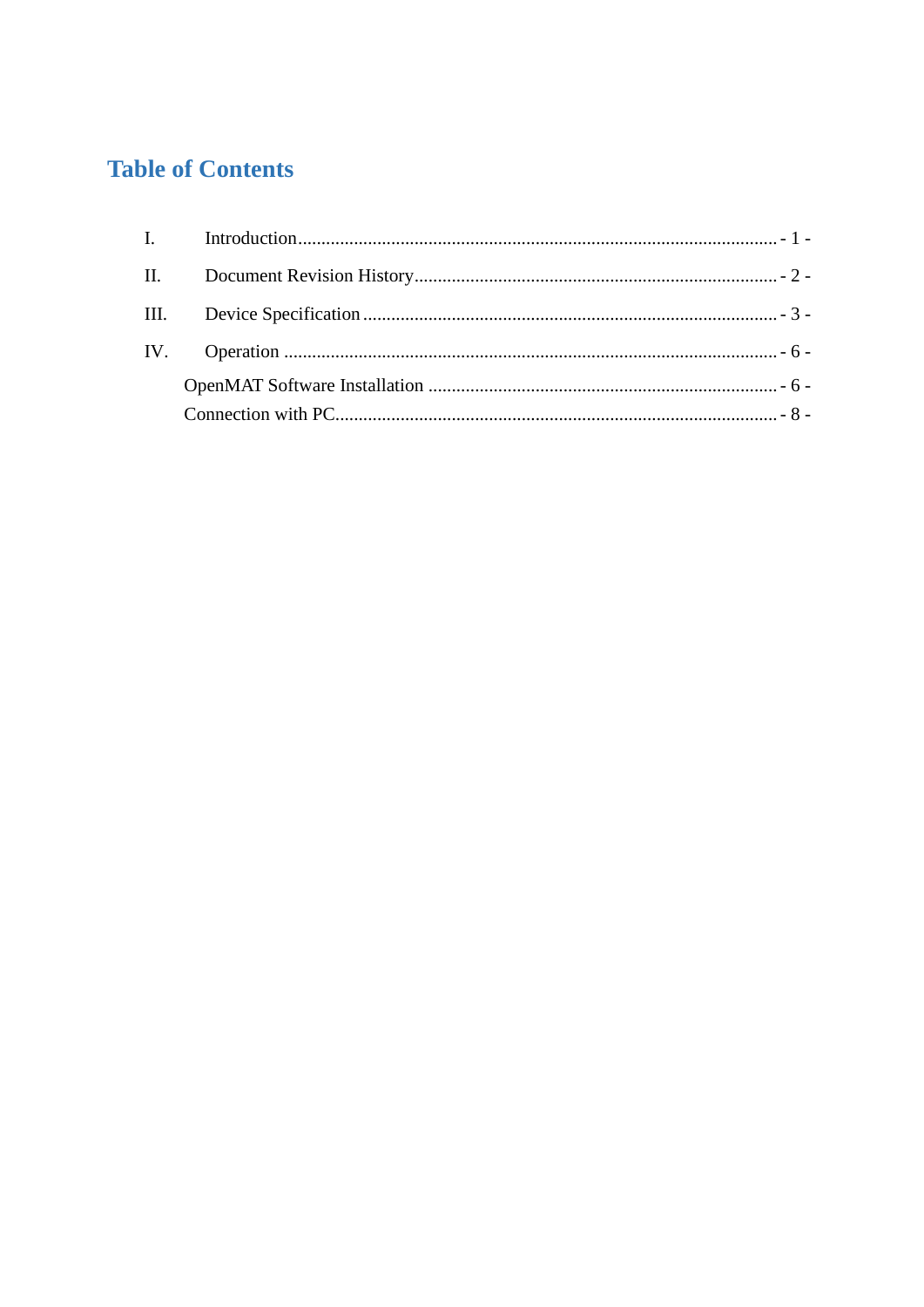

## <span id="page-2-0"></span>I. Introduction

Welcome to the LP-RESEARCH Motion Sensor LPMS-USBAL2 Quick Start Guide.

In this documentation we will explain everything you need to know to quickly set up the LPMS-USBAL2 hardware, install its software and get started with sensor data acquisition. We have put a lot of effort into making the LPMS-USBAL2 a great product, but we are always eager to improve and work on new developments. If you have any further questions or comments regarding this documentation please feel free to contact us anytime.

For more information on the LPMS-USBAL2 or other product series, please refer to datasheets and user manuals, available from the LP-RESEARCH website at the following address: http://www.lp-research.com.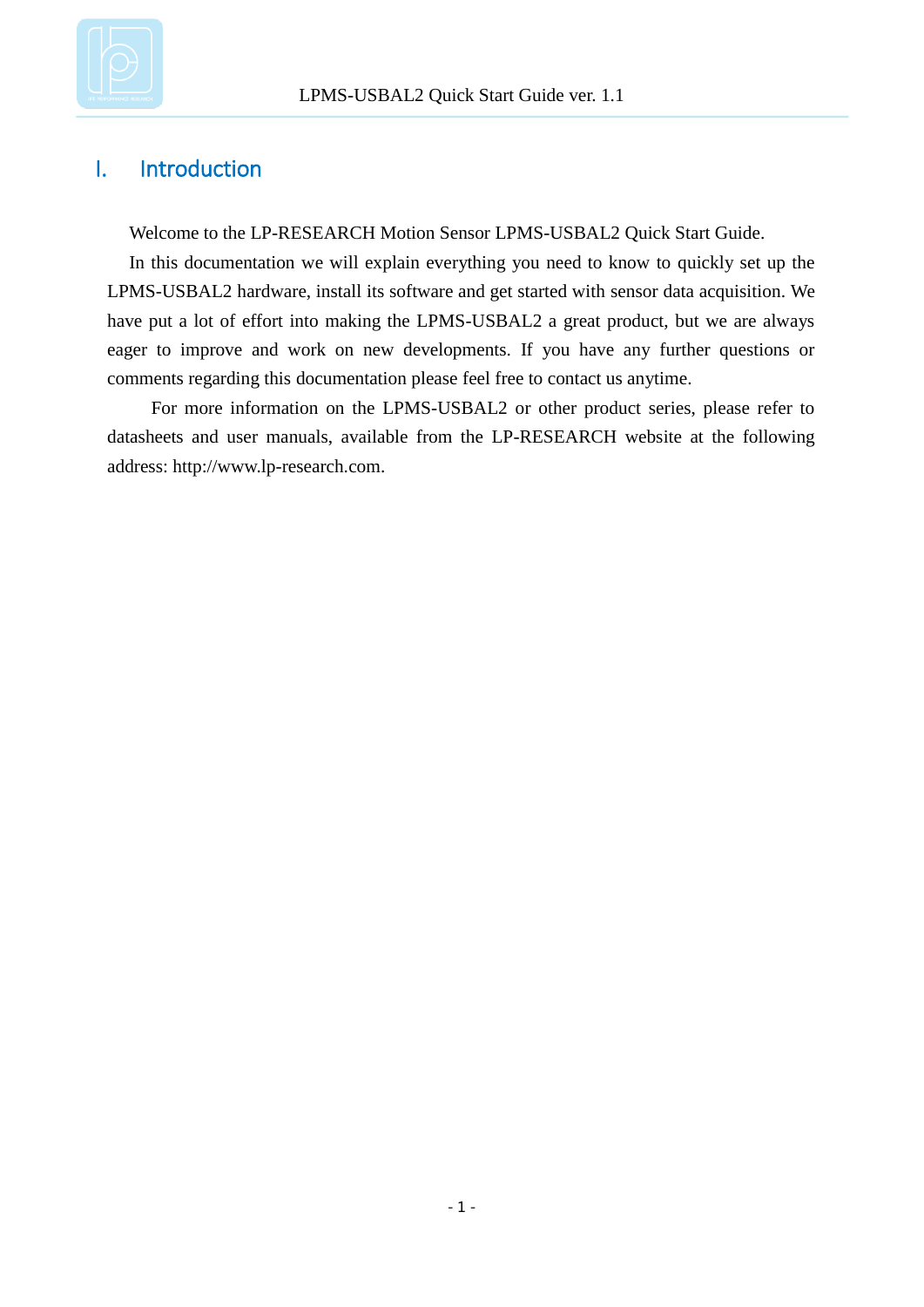

# <span id="page-3-0"></span>II. Document Revision History

| Date       | Revision | Changes                                                                 |  |
|------------|----------|-------------------------------------------------------------------------|--|
| 2016-06-01 | 1.0      | - Initial release.                                                      |  |
| 2016-10-01 | 1.1      | - Add the tables of relations between baudrate and data<br>update rate. |  |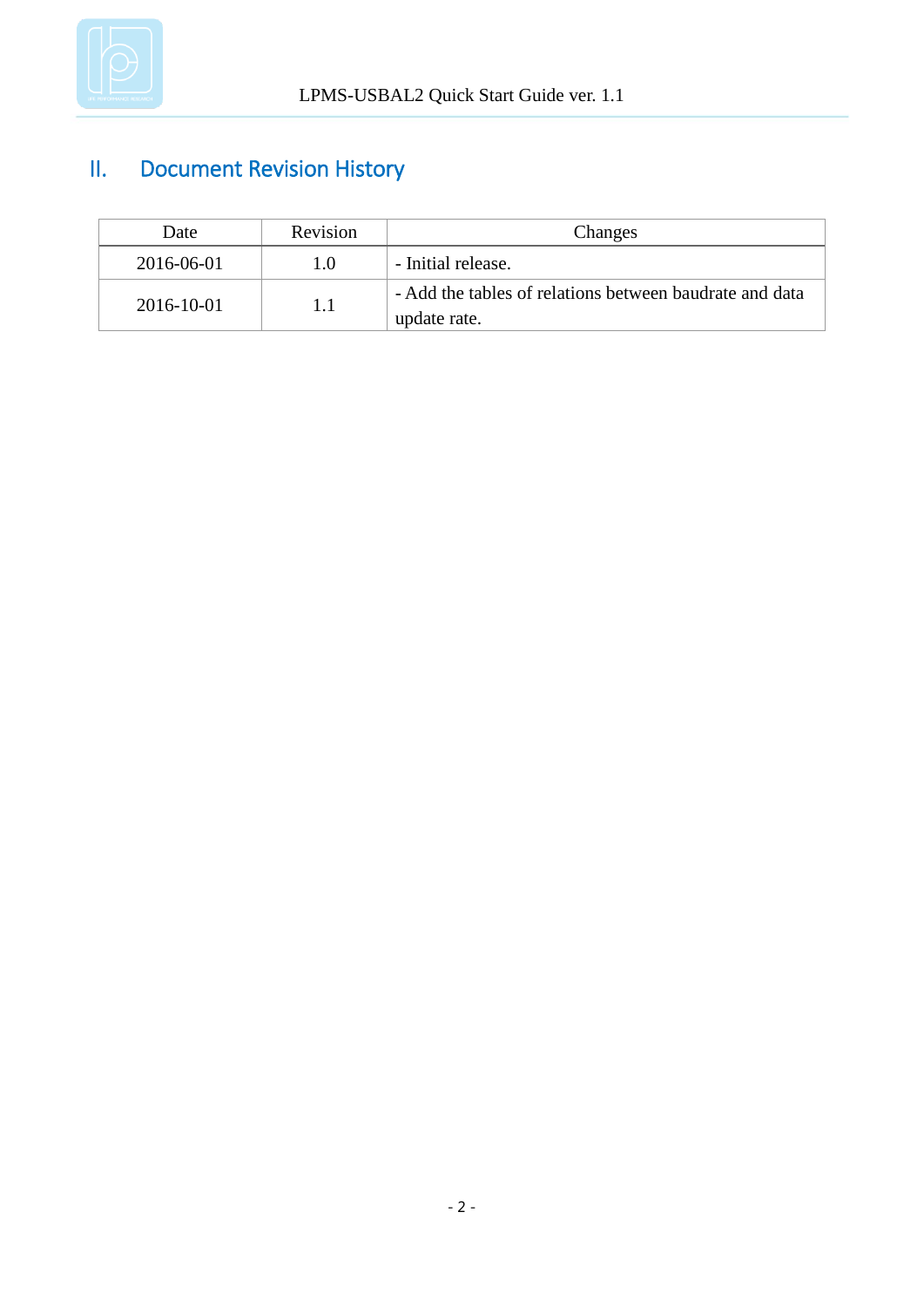

# <span id="page-4-0"></span>III. Device Specification

| <b>Parameters</b>                           | <b>LPMS-USBAL2</b>                                                                 |  |
|---------------------------------------------|------------------------------------------------------------------------------------|--|
| <b>Output range of Euler angle</b>          | Roll: $\pm 90^\circ$ ; pitch: $\pm 180^\circ$ ; Yaw: $\pm 180^\circ$               |  |
| <b>Bandwidth</b>                            | 400Hz                                                                              |  |
| <b>Resolution</b>                           | $0.01\degree$                                                                      |  |
| <b>Accuracy</b>                             | <0.5° (Static), <2° RMS (Dynamic)                                                  |  |
| Max. instant impact (0.1 ms)                | $10,000 \text{ g}$                                                                 |  |
| Output data type                            | Raw data/Euler/Quaternion/Linear acceleration/Air<br>pressure/Altitude/Temperature |  |
| <b>Internal sampling rate</b>               | 400 Hz                                                                             |  |
| <b>Communication interface</b>              | <b>USB</b>                                                                         |  |
| Max. baudrate                               | 921600 bps                                                                         |  |
| <b>Communication protocol</b>               | <b>LPBUS</b>                                                                       |  |
| <b>Size</b>                                 | 48x40x25 mm                                                                        |  |
| Weight                                      | 67.5 g                                                                             |  |
| Max. data update rate                       | 400Hz                                                                              |  |
| <b>Power consumption</b>                    | 155mW@3.3V                                                                         |  |
| 5V <sub>DC</sub><br><b>Power supply</b>     |                                                                                    |  |
| $-40$ ~+80 °C<br><b>Working temperature</b> |                                                                                    |  |
| Connector                                   | Micro USB-B                                                                        |  |

#### **Table 1. LPMS-USBAL2 Main Specification**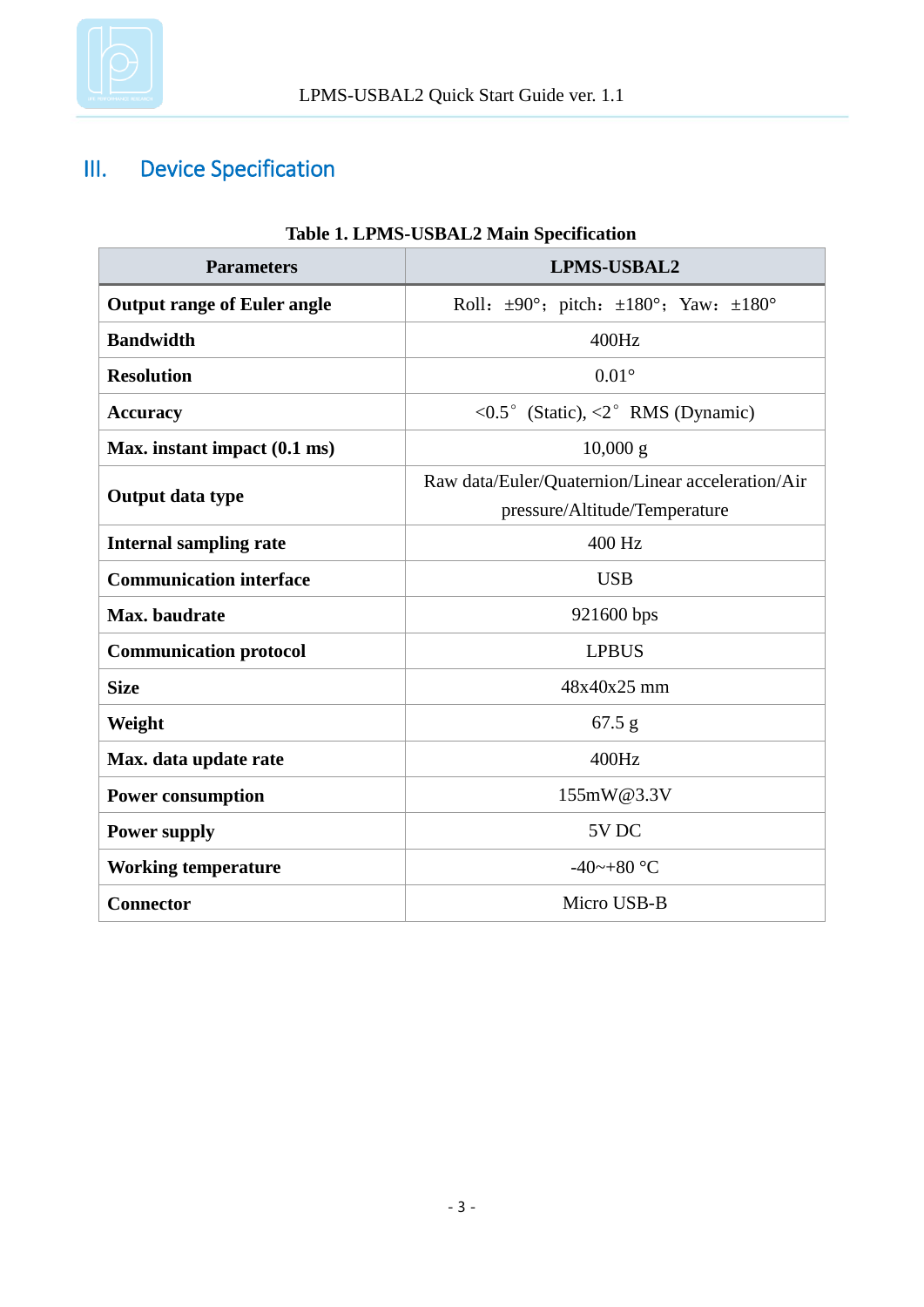

| <b>Parameters</b>                                                     | <b>Typical Value</b>                                | Unit                 |  |
|-----------------------------------------------------------------------|-----------------------------------------------------|----------------------|--|
| <b>Measurement range</b>                                              | $\pm 2/\pm 4/\pm 8/\pm 16$                          | g                    |  |
| <b>Sensitivity</b>                                                    | 0.061/0.122/0.244/0.488                             | mg/LSB               |  |
| <b>Linear acceleration</b><br>sensitivity change vs.<br>temperature   | $+1$                                                | $\%$                 |  |
| <b>Linear acceleration</b><br>typical zero-g level offset<br>accuracy | $\pm 40$                                            | mg                   |  |
| <b>Linear acceleration</b><br>zero-rate change vs.<br>temperature     | $\pm 0.5$                                           | mg/C                 |  |
| <b>Acceleration noise</b><br>density                                  | 90<br>$(FS = \pm 2 g \text{ ODR} = 104 \text{ Hz})$ | $\mu$ g/ $\sqrt{Hz}$ |  |

#### **Table 2. Accelerometer Specification**

## **Table 3. Gyroscope Specification**

| <b>Parameters</b>                                                 | <b>Typical Value</b>                                    | Unit             |  |
|-------------------------------------------------------------------|---------------------------------------------------------|------------------|--|
| <b>Measurement range</b>                                          | $\pm$ 125/ $\pm$ 245/ $\pm$ 500/ $\pm$ 1000/ $\pm$ 2000 | dps              |  |
| <b>Sensitivity</b>                                                | 4.375/8.75/17.50/35/70                                  | mdps/LSB         |  |
| <b>Angular rate sensitivity</b><br>change vs. temperature         | $\pm 1.5$                                               | $\%$             |  |
| Angular rate typical<br>zero-rate level                           | $\pm 10$                                                | dps              |  |
| Angular rate typical<br>zero-rate level change<br>vs. temperature | $\pm 0.05$                                              | dps/C            |  |
| <b>Rate noise density</b>                                         | 7                                                       | $mdps/\sqrt{Hz}$ |  |
| Angular random walk                                               | 9                                                       | degree/hour      |  |

## **Table 4. Magnetometer Specification**

| <b>Parameters</b>        | <b>Typical Value</b>        | Unit      |  |
|--------------------------|-----------------------------|-----------|--|
| <b>Measurement range</b> | $\pm 4/\pm 8/\pm 12/\pm 16$ | Gauss     |  |
| <b>Sensitivity</b>       | 6842/3421/2281/1711         | LSB/gauss |  |
| Zero-gauss level         |                             | gauss     |  |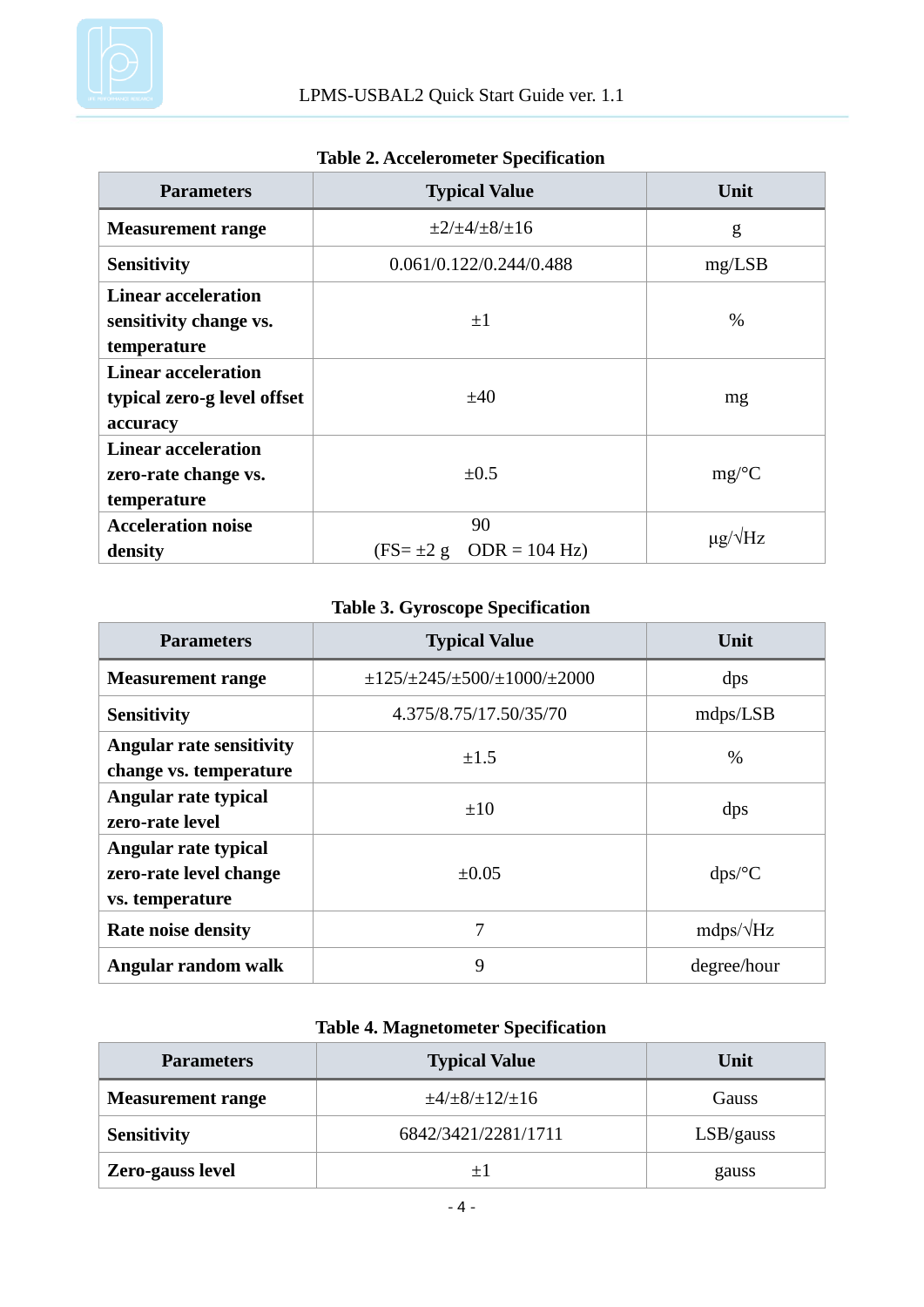

| <b>RMS</b> noise                   | X axis | 3.2  | mgauss |
|------------------------------------|--------|------|--------|
| (Ultra-high-performance            | Y axis | 3.2  | mgauss |
| mode)                              | Z axis | 4. I | mgauss |
| <b>Non-linearity</b><br>$\pm 0.12$ |        | %FS  |        |

| <b>Parameters</b>                                             | <b>Typical Value</b> | Unit     |
|---------------------------------------------------------------|----------------------|----------|
| <b>Pressure measurement</b><br>range                          | $300 - 1100$         | hPa      |
| <b>Temperature coefficient</b><br>of offset                   | $\pm 1.5$            | Pa/K     |
| <b>Absolute accuracy</b><br>pressure                          | $\pm 1.0$            | hPa      |
| <b>Pressure sensitivity</b>                                   | 0.18                 | Pa       |
| <b>Pressure noise</b>                                         | 1.3                  | Pa       |
| <b>Humidity measurement</b><br>range                          | $0 - 100$            | %RH      |
| <b>Humidity accuracy</b>                                      | $\pm 3$              | %RH      |
| <b>Humidity latency</b><br>$(10-90-10\%RH,$<br>$25 \text{ C}$ | $\pm 1$              | %RH      |
| <b>Humidity sensitivity</b>                                   | 0.008                | %RH      |
| <b>Humidity noise</b>                                         | 0.02                 | %RH      |
| <b>Humidity stability</b><br>$(10-90\%RH, 25 \text{ C})$      | 0.5                  | %RH/year |

#### **Table 5. Pressure and Humidity Sensor Specification**

## **Table 6. Relation between RS232 Baudrate and Max. Update Rate**

| <b>Baudrate (bps)</b> | <b>Max. Update Rate (Hz)</b> |
|-----------------------|------------------------------|
| 19200                 | 10                           |
| 57600                 | 50                           |
| 115200                | 100                          |
| 921600                | 400                          |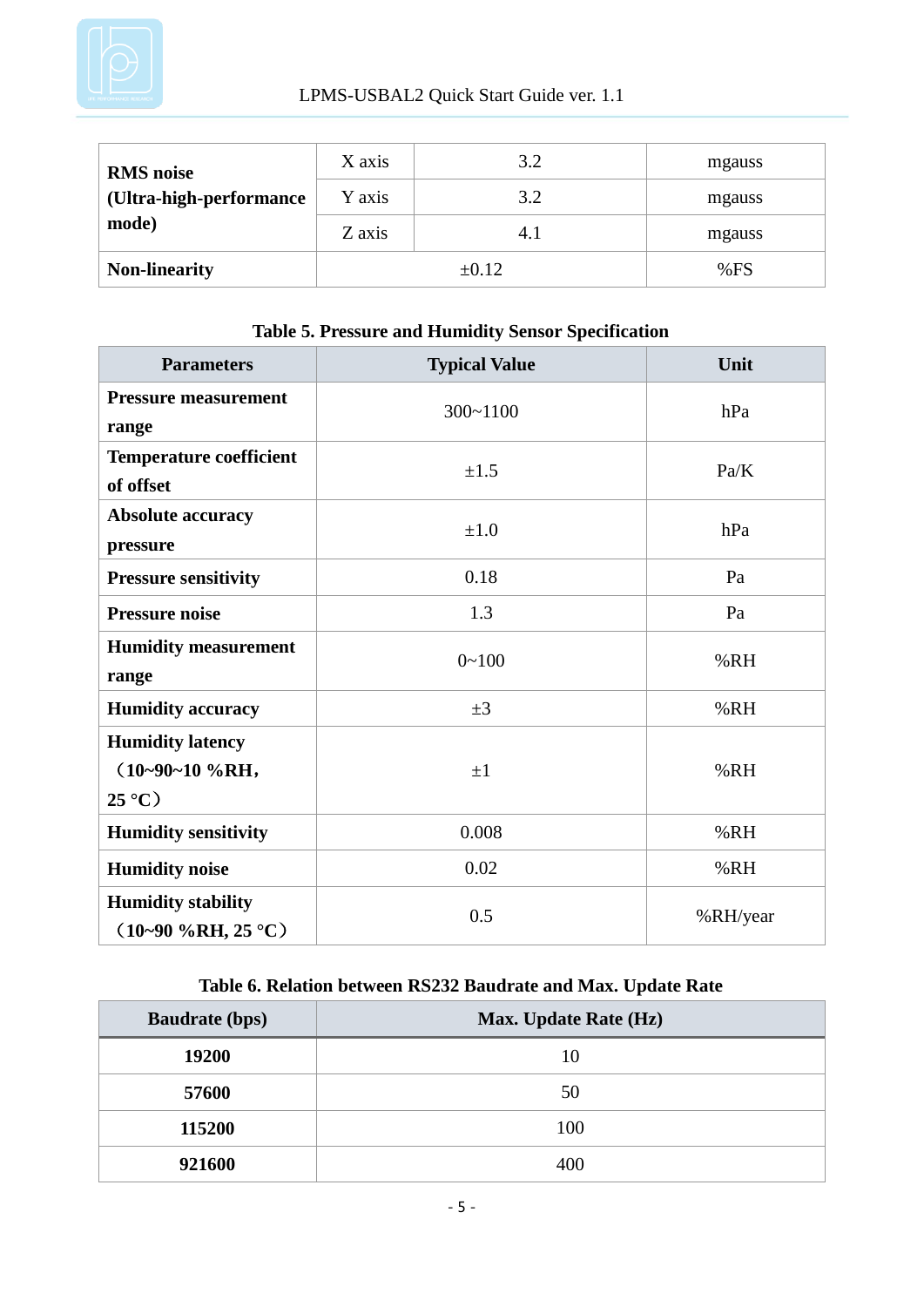

## <span id="page-7-0"></span>IV. Operation

#### <span id="page-7-1"></span>OpenMAT Software Installation

We offer windows OS based software called LpmsControl for users to easily manipulate the LPMS-USBAL2 sensor. The LpmsControl software is a sub program of OpenMAT software. Please choose a correct version of OpenMAT software from our homepage based on the operation system specification. The followings show an example of installing the OpenMAT software under Windows 7 32bit system.

1) Go to: [http://www.lp-research.com/support/,](http://www.alubi.cn/) and download the latest version of OpenMAT for the sensor, like OpenMAT Version 1.3.5 (Windows 32-bit binary) showed as below.



2) Run the installer after the download process is finished, and push the "I Agree" button for the next step.

| OpenMAT-1.3.5 Setup                                                                      |         |        | × |
|------------------------------------------------------------------------------------------|---------|--------|---|
| <b>License Agreement</b>                                                                 |         |        |   |
| Please review the license terms before installing OpenMAT-1.3.5.                         |         |        |   |
| Press Page Down to see the rest of the agreement.                                        |         |        |   |
| Please go to the following link for release information:                                 |         |        |   |
| https://bitbucket.org/lpresearch/openmat/wiki/Home                                       |         |        |   |
|                                                                                          |         |        |   |
|                                                                                          |         |        |   |
|                                                                                          |         |        |   |
|                                                                                          |         |        |   |
|                                                                                          |         |        |   |
| If you accept the terms of the agreement, click I Agree to continue. You must accept the |         |        |   |
| agreement to install OpenMAT-1.3.5.                                                      |         |        |   |
| LP-RESEARCH Installer                                                                    |         |        |   |
|                                                                                          |         |        |   |
|                                                                                          | I Agree | Cancel |   |
|                                                                                          |         |        |   |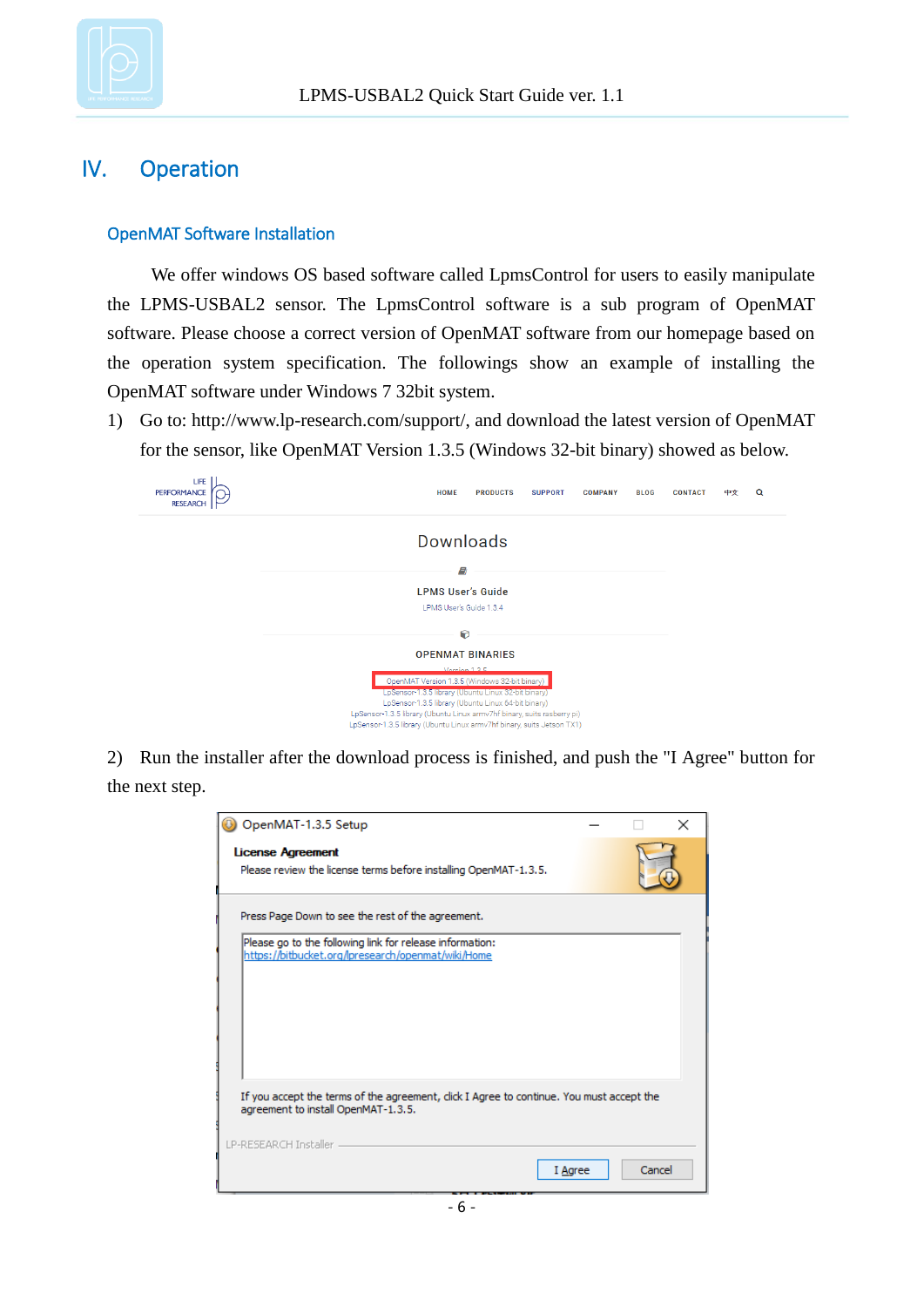

Push the "Browse" button to select the installation path of the program, and then push "Install" to start the installation process.

| OpenMAT-1.3.5 Setup                                                                                                                                                            |         |        |        | × |
|--------------------------------------------------------------------------------------------------------------------------------------------------------------------------------|---------|--------|--------|---|
| <b>Choose Install Location</b><br>Choose the folder in which to install OpenMAT-1.3.5.                                                                                         |         |        |        |   |
| Setup will install OpenMAT-1.3.5 in the following folder. To install in a different folder, dick<br>Browse and select another folder. Click Install to start the installation. |         |        |        |   |
| <b>Destination Folder</b><br>C:\OpenMAT\OpenMAT-1.3.5\                                                                                                                         |         | Browse |        |   |
| Space required: 51.9MB<br>Space available: 21.6GB<br>LP-RESEARCH Installer                                                                                                     |         |        |        |   |
| $Back$                                                                                                                                                                         | Install |        | Cancel |   |

Push the "Close" button to complete the installation.

| OpenMAT-1.3.5 Setup                                               |          |       |        |
|-------------------------------------------------------------------|----------|-------|--------|
| <b>Installation Complete</b><br>Setup was completed successfully. |          |       |        |
|                                                                   |          |       |        |
| Completed                                                         |          |       |        |
|                                                                   |          |       |        |
| Show details                                                      |          |       |        |
|                                                                   |          |       |        |
|                                                                   |          |       |        |
|                                                                   |          |       |        |
|                                                                   |          |       |        |
|                                                                   |          |       |        |
|                                                                   |          |       |        |
| LP-RESEARCH Installer -                                           |          |       |        |
|                                                                   | $<$ Back | Close | Cancel |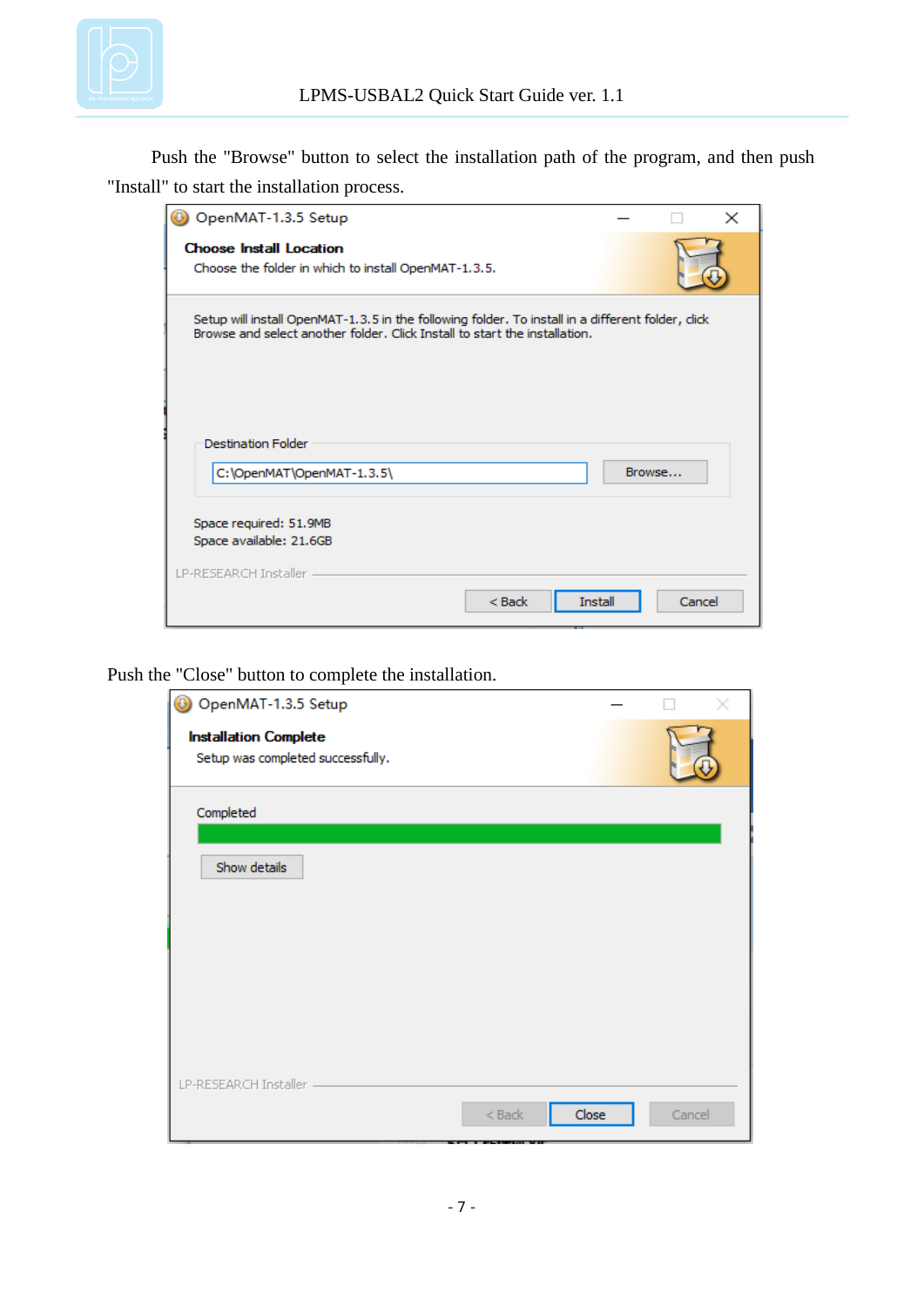

To run the LpmsControl software from the start menu of your windows system, you can see the following interface.

| Preferred devices:<br>LPMS-CU (USB ID: ASO30BAV) - | RS232 bandrate:<br>115200 bps | Becord filenume:<br>$-k \times +$<br>₩<br>Not not, please browns. | 白日                                                                                                                                                                                                                                                                                                                                                                                                          | Floyback filenome:<br>Not not, please browns. | 白 | Beset torget:<br>All sensors | Beset nethod<br>$ \frac{38}{16}$ $-$<br>Object renet |                 |     |                 | あのみくま                                                |
|----------------------------------------------------|-------------------------------|-------------------------------------------------------------------|-------------------------------------------------------------------------------------------------------------------------------------------------------------------------------------------------------------------------------------------------------------------------------------------------------------------------------------------------------------------------------------------------------------|-----------------------------------------------|---|------------------------------|------------------------------------------------------|-----------------|-----|-----------------|------------------------------------------------------|
| Connected devices                                  |                               |                                                                   | Data view                                                                                                                                                                                                                                                                                                                                                                                                   |                                               |   |                              |                                                      |                 |     |                 |                                                      |
|                                                    |                               |                                                                   | 5<br>$\langle \theta \rangle$ and $\langle \theta \rangle$<br>$\circ$<br>Accalers                                                                                                                                                                                                                                                                                                                           |                                               |   |                              |                                                      |                 |     |                 | $I = 100000$ .<br>$Y = +0000.00$<br>$2 = 40000.00$   |
|                                                    |                               |                                                                   | -5.                                                                                                                                                                                                                                                                                                                                                                                                         | 20                                            |   | 40                           | $\frac{1}{100}$                                      | 80              | 100 | $120 -$         |                                                      |
|                                                    |                               |                                                                   | 2,000<br>$\begin{array}{c} \mathbf{1.50} \\ \mathbf{2.5} \\ \mathbf{3.5} \\ \mathbf{4.5} \\ \mathbf{5.5} \\ \mathbf{6.5} \\ \mathbf{7.5} \\ \mathbf{8.5} \\ \mathbf{9.5} \\ \mathbf{1.50} \\ \mathbf{1.50} \\ \mathbf{1.50} \\ \mathbf{1.50} \\ \mathbf{1.50} \\ \mathbf{1.50} \\ \mathbf{1.50} \\ \mathbf{1.50} \\ \mathbf{1.50} \\ \mathbf{1.50} \\ \mathbf{1.50} \\ \mathbf{1.50} \\ \mathbf{1.50} \\ \$ |                                               |   |                              |                                                      |                 |     |                 | $I = 40000.00$<br>$T = 100000$ .00<br>$1 = 10000.00$ |
|                                                    |                               |                                                                   | $\tilde{\mathcal{S}}_{-1,000}$ .<br>$-2.000$                                                                                                                                                                                                                                                                                                                                                                |                                               |   |                              |                                                      |                 | 100 | 123             |                                                      |
|                                                    |                               |                                                                   | $200 -$                                                                                                                                                                                                                                                                                                                                                                                                     | 20                                            |   | 40                           | $\ddot{\omega}$<br>Samples                           | $\overline{30}$ |     |                 | $I = 10000.00$                                       |
|                                                    |                               |                                                                   | $100 -$<br>$\widehat{\Xi}$<br>$\mathbf{0}$                                                                                                                                                                                                                                                                                                                                                                  |                                               |   |                              |                                                      |                 |     |                 | $T = 100000.00$<br>$2 = +0000.00$                    |
|                                                    |                               |                                                                   | <b>Bagatoster</b><br>$-100$<br>$-200$                                                                                                                                                                                                                                                                                                                                                                       |                                               |   |                              |                                                      |                 |     |                 | <b>BOJHBETA</b>                                      |
|                                                    |                               |                                                                   |                                                                                                                                                                                                                                                                                                                                                                                                             | $\overline{50}$                               |   | $\omega$                     | $\frac{1}{2}$ Samples                                | 80              | 100 | $\frac{1}{120}$ |                                                      |

#### <span id="page-9-0"></span>Connection with PC

Users can connect LPMS-USBAL2 to a PC via USB port. After plugging in, windows operation system will activate the installation of USB drivers automatically. USBXpress device will be showed up in the device manager if the driver has been installed successfully, seen as following.



Please follow the instructions below to complete the remaining steps.

1) To select the "Add/remove sensor" under "Connect" menu or click the "+" button on toolbar of LpmsControl.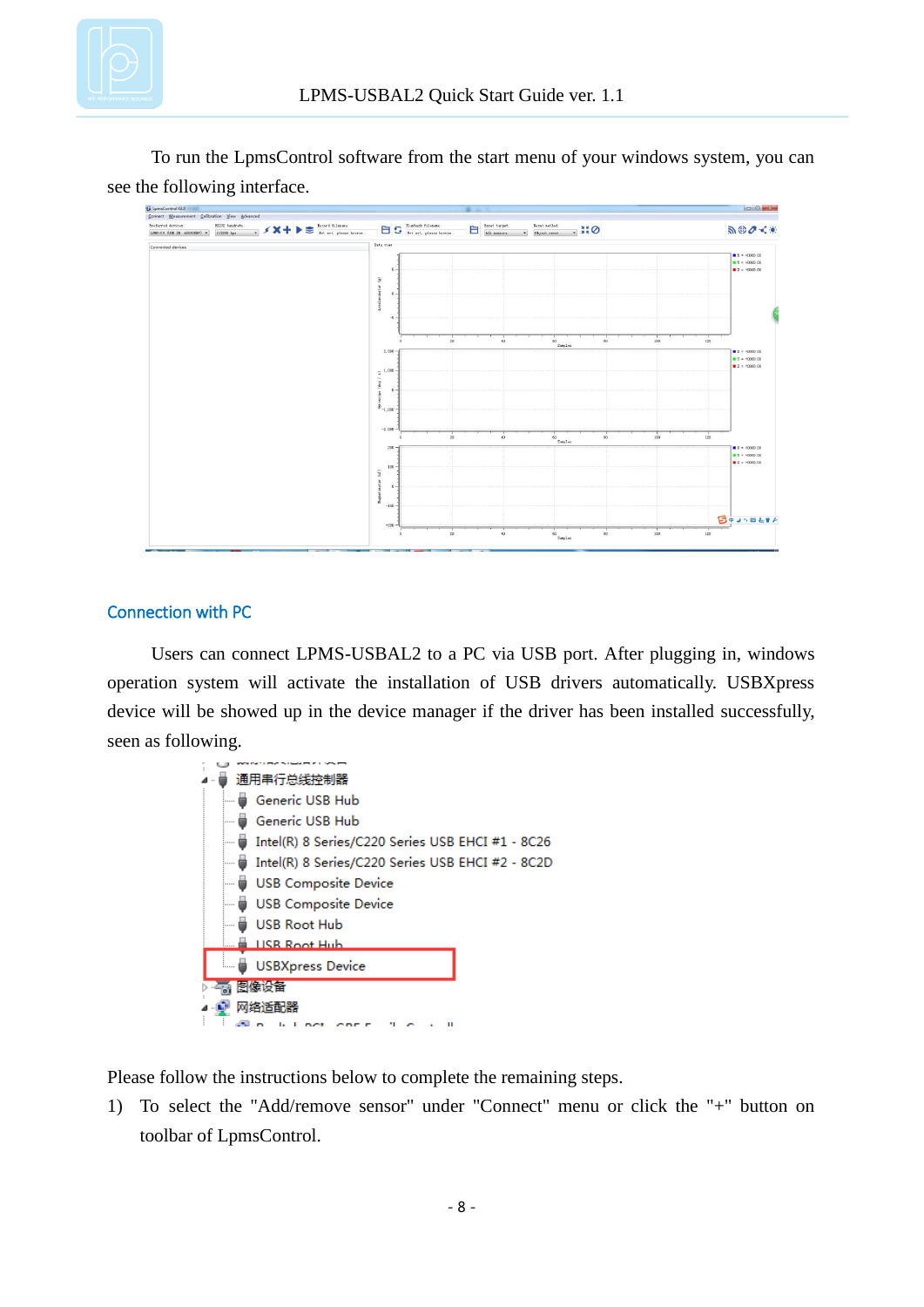



The "add device" window will pop out, as following.

| LpmsControl        | $\mathbf{x}$                                  |
|--------------------|-----------------------------------------------|
| Discovered devices |                                               |
|                    |                                               |
|                    |                                               |
|                    |                                               |
|                    |                                               |
| Preferred devices  |                                               |
|                    |                                               |
|                    |                                               |
|                    |                                               |
|                    |                                               |
|                    | Scan system serial ports (only for LPMS-UART) |
| Add device         | Remove device                                 |
| Save devices       | Scan devices                                  |

- 2) To click the "Scan devices" button and start the device discovery process. Please wait until the process is done.
- 3) To select the target sensor ID from the "Discovered devices" list, for example, "LPMS-CU2 (USB ID: lpmsra2000013 )" in the following image.
- 4) To add the selected sensor to "Preferred devices" list by clicking the "Add device" button.

| LpmsControl                                   | x             |  |  |  |  |  |  |
|-----------------------------------------------|---------------|--|--|--|--|--|--|
| Discovered devices                            |               |  |  |  |  |  |  |
| 4 LPMS-CU2 (USB ID: pmsra2000013)             |               |  |  |  |  |  |  |
| Interface type:                               | USB           |  |  |  |  |  |  |
| Device ID:                                    | lpmsra2000013 |  |  |  |  |  |  |
|                                               |               |  |  |  |  |  |  |
|                                               |               |  |  |  |  |  |  |
|                                               |               |  |  |  |  |  |  |
|                                               |               |  |  |  |  |  |  |
| Preferred devices                             |               |  |  |  |  |  |  |
| LPMS-CU2 (USB ID: pmsra2000013)               |               |  |  |  |  |  |  |
| Interface type:                               | <b>USB</b>    |  |  |  |  |  |  |
| Device ID:                                    | lpmsra2000013 |  |  |  |  |  |  |
|                                               |               |  |  |  |  |  |  |
|                                               |               |  |  |  |  |  |  |
|                                               |               |  |  |  |  |  |  |
|                                               |               |  |  |  |  |  |  |
| Scan system serial ports (only for LPMS-UART) |               |  |  |  |  |  |  |
| Add device                                    | Remove device |  |  |  |  |  |  |
| Save devices                                  | Scan devices  |  |  |  |  |  |  |
|                                               |               |  |  |  |  |  |  |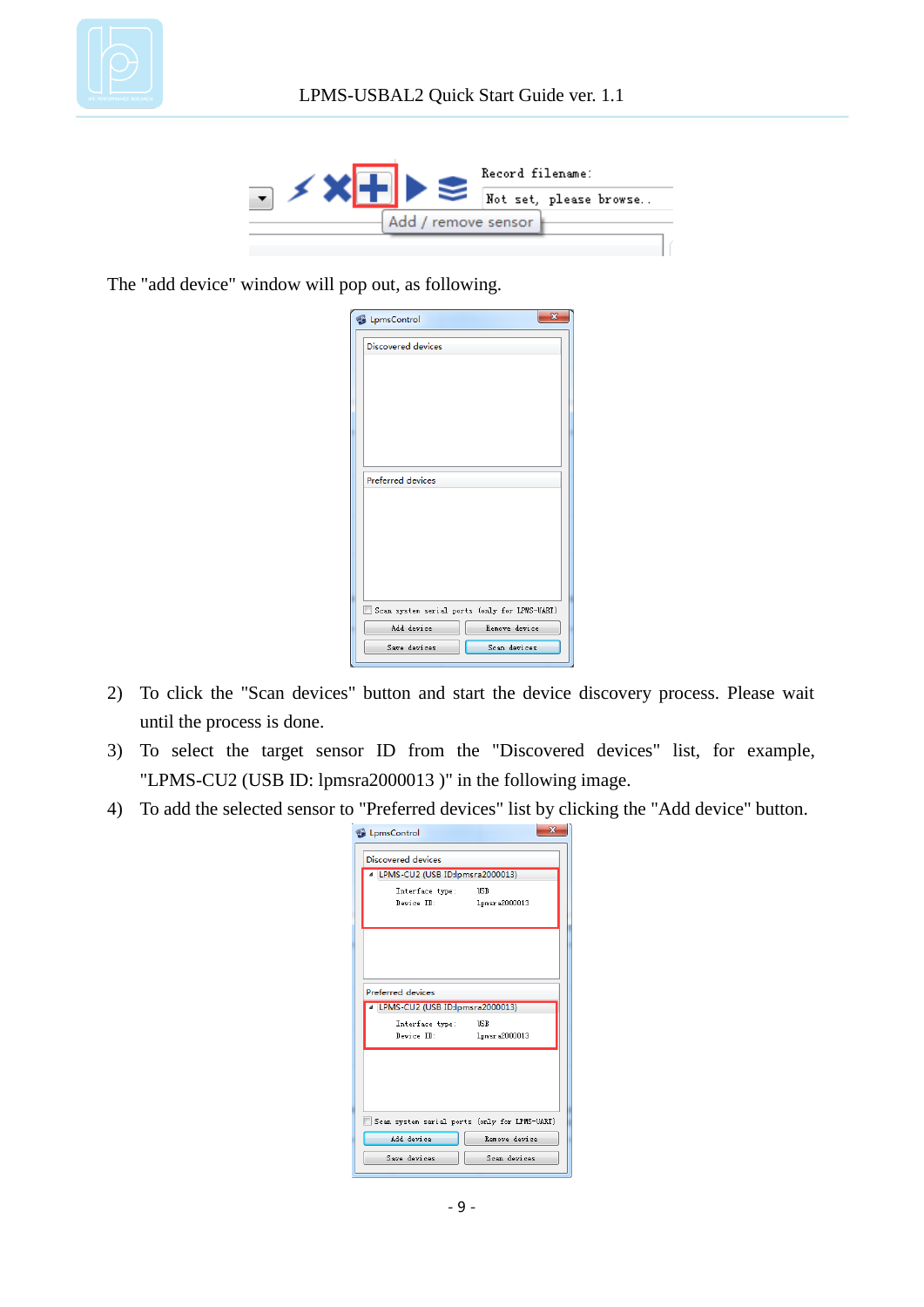

- 5) To click the "Save devices" button to save the preferred devices list, and return to main interface of LpmsControl.
- 6) To select the target sensor ID from the Preferred devices list, and click Connect function under "Connect" menu or click the lightning button on toolbar to connect the sensor.

|                    | Connect Measurement Calibration View Advanced |                               |            |  |
|--------------------|-----------------------------------------------|-------------------------------|------------|--|
| Proferred deviase: | LPMS-CU2 (USB ID: 1pmsra200 v<br>0.0113       | RS232 baudrate:<br>115200 bps | <b>K+D</b> |  |
|                    | Connected devices                             |                               |            |  |

After completing all the steps above, the LPMS-USBAL2 should have been connecting with windows system. Users can check all the data visualization and parameter settings of the sensor from LpmsControl.



On the left side of the main interface of LpmsControl, users can change the sensor settings, like measurement range, filter modes, data updating rate, etc. Moreover, the types of output data can be modified by checking or unchecking the check box of each parameter. For example, in the following image the "raw magnetometer" is checked so that the acquisition of magnetic data is enabled.